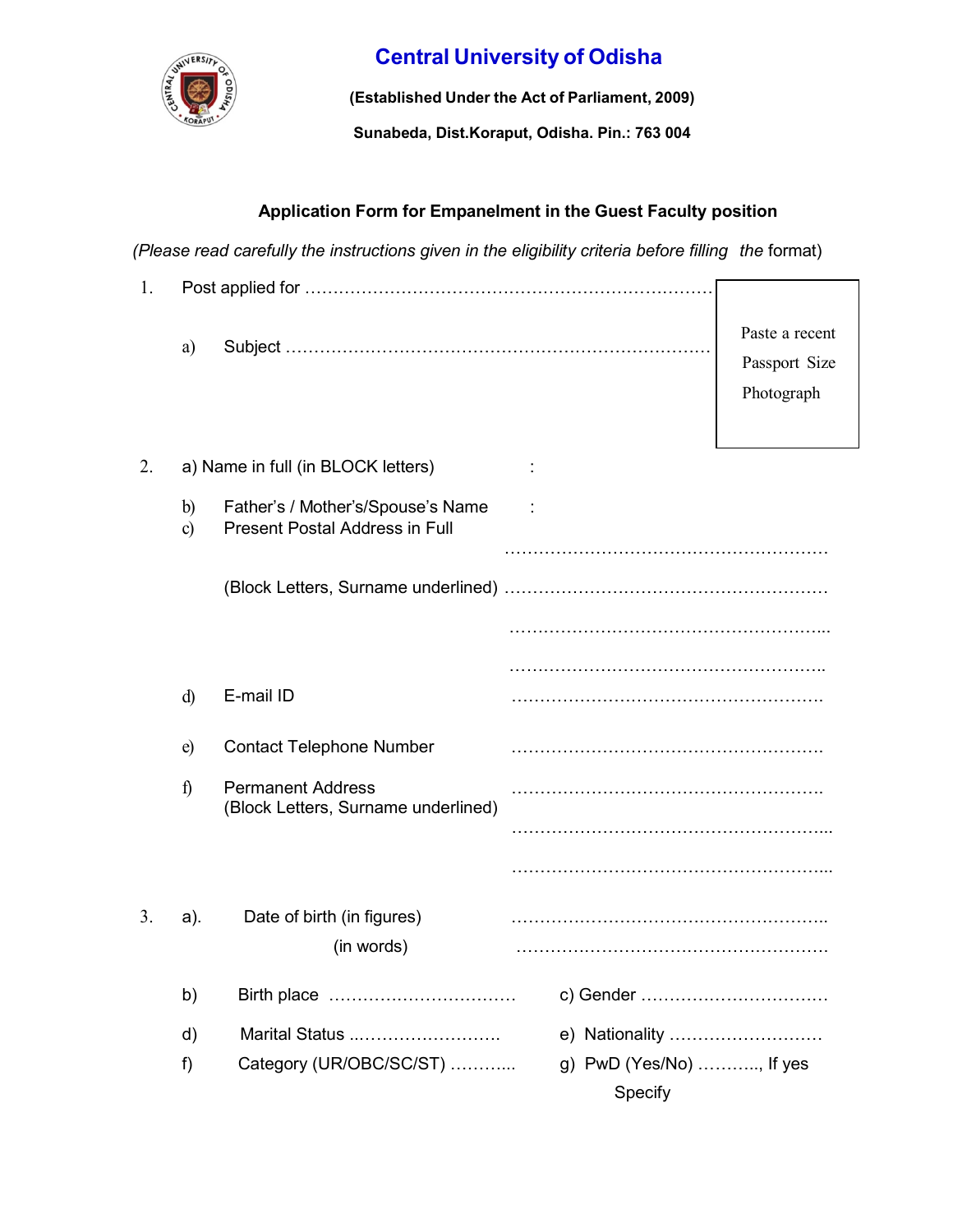- 4. a) Candidates Mother Tongue ……………………………………………………
	- b) Any other language known

READ WRITE SPEAK

 Give particulars of Examinations passed commencing from H.S.C. and Degrees obtained including Ph.D./D.Sc./D.Litt. from the University or places of Higher / Technical Institutions.

| SI.<br>No | Examination<br>passed | University/Board | Year | Class/<br>Division/<br>Grade | $%$ of<br>mark<br>s | Subject offered<br>(Specify Hons/<br>Distinction) |
|-----------|-----------------------|------------------|------|------------------------------|---------------------|---------------------------------------------------|
|           |                       |                  |      |                              |                     |                                                   |
|           |                       |                  |      |                              |                     |                                                   |
|           |                       |                  |      |                              |                     |                                                   |
|           |                       |                  |      |                              |                     |                                                   |
|           |                       |                  |      |                              |                     |                                                   |
|           |                       |                  |      |                              |                     |                                                   |

4. Field of Specialisation

|    | (i)                                                         | <b>Master Degree</b>                            |  |   |  |  |
|----|-------------------------------------------------------------|-------------------------------------------------|--|---|--|--|
|    | (ii)                                                        | M.Phil.                                         |  |   |  |  |
|    | (iii)                                                       | <b>Doctoral Degree</b>                          |  |   |  |  |
|    | (iv)                                                        | Post-Doctoral Degree                            |  |   |  |  |
| 5. | Whether the candidate is qualified at the                   |                                                 |  |   |  |  |
|    |                                                             | UGC NET / CSIR NET / (If so give details)       |  |   |  |  |
|    | 6. Achievements in Research                                 |                                                 |  |   |  |  |
|    | (i)                                                         | Research Papers published                       |  |   |  |  |
|    | (ii)                                                        | No. of Books authored                           |  |   |  |  |
|    | (iii)                                                       | No. of Book Chapters published                  |  |   |  |  |
|    | Number and nature of Seminars/ Conferences attended<br>(iv) |                                                 |  |   |  |  |
|    |                                                             |                                                 |  |   |  |  |
|    | (v)                                                         | No. of Research Scholars guided (M.Phil/ Ph.D.) |  | : |  |  |